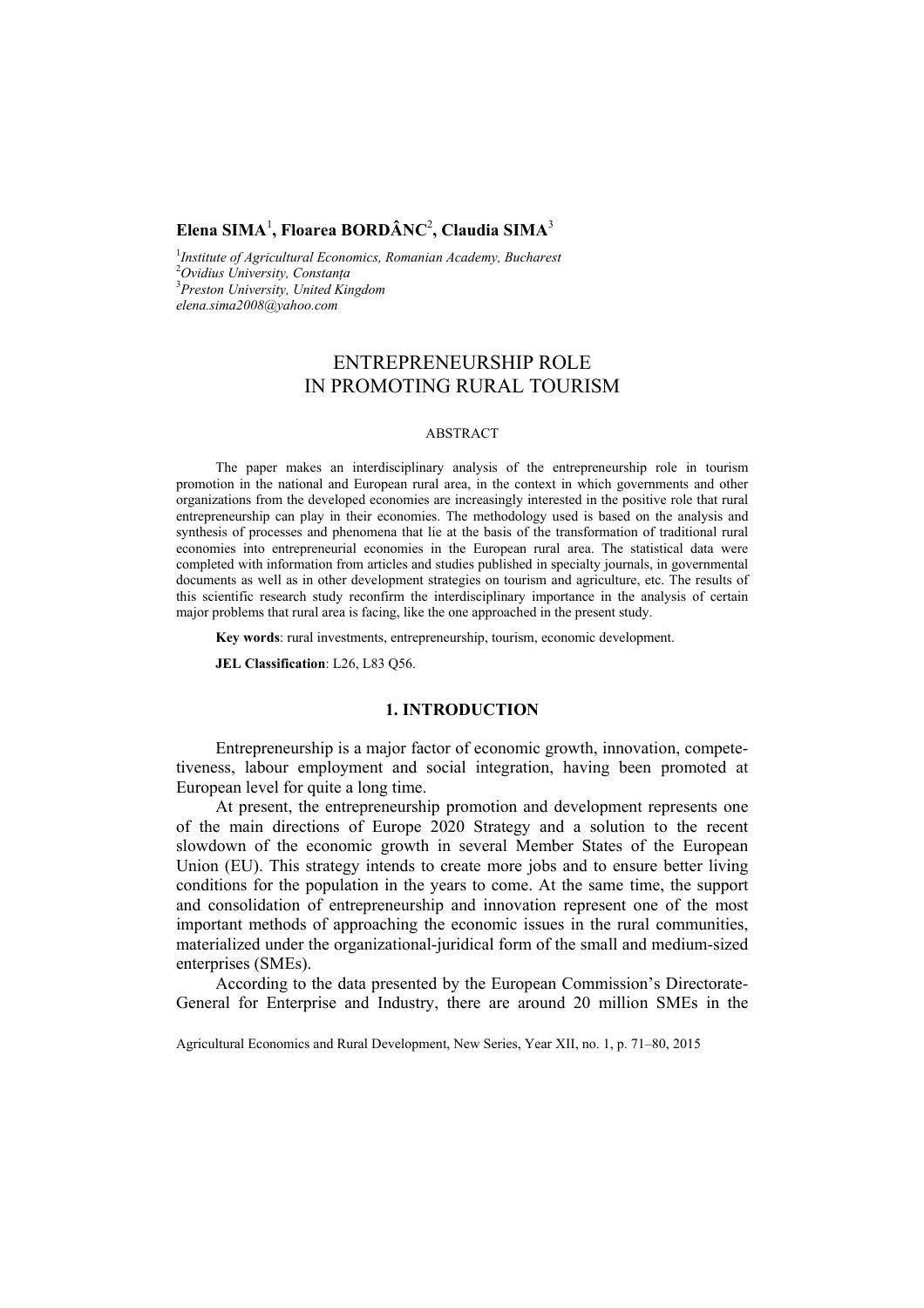European Union, providing for about 65 million jobs. Most of them are microenterprises, many of them located in the rural area, where the living standard and the obtained incomes are currently comparable to those in the urban area, and the profits from the economic activities are close to those obtained in other industries (www.enrd.ec.europa.eu).

Even though there is no universally applicable formula for the rural entrepreneurship, in many areas of the world and Europe, in countries with different economic and institutional development levels, good practices and successful approaches to entrepreneurship can be identified. One of the activities developed by the European rural entrepreneurship is the tourism activity. This has in view to revive the local rural economy and to diversify the content of the entrepreneur concept, which has evolved from the definition of a prioritary-primary socio-economic attitude to a responsible attitude in relation to the performed economic activity, focused upon the amortization of the investments made and upon profit making.

#### **2. STATE OF KNOWLEDGE**

As it results from the general definition of the entrepreneurship concept, this represents an initiative, a work-related attitude of an individual or of a human collectivity, that is going to be manifested in a certain place, at a certain moment and in certain conditions, in order to maximize the profit of their activities, on short term and to focus on investments, on long term.

In the modern sense of the market economy, an entrepreneur is an economic operator who mainly adopts an active and novatory behaviour and deliberately accepts financial risks in order to develop new projects. Depending on the business environment and the activity developed, the list of the entrepreneurial characteristics is much longer and under continuous improvement.

What is particular for the entrepreneurship in tourism is its specificity as tertiary economic activity, producer of tourism services, dedicated to relaxation, resting, work capacity improvement, broadening the cultural horizon. For the rural space, a series of particular elements are added, such as: the activity of tourism is secondary to the farming activity; accommodation and food are ensured by the members of the agricultural household; the tourist (on demand) often gets involved in the household's activities.

The entrepreneurial potential, as source of job creation and economic growth, represents an important subject for policy-makers. However, there is no magic formula to transform the traditional urban or rural economies into entrepreneurial economies, where entrepreneurship and innovation can be systematically stimulated.

A study developed in the year 2000, sponsored by the Organization for Economic Cooperation and Development concludes that "the technological, economic, institutional and cultural factors contribute to explaining the entrepreneurship role in each country". That is why, governments (mainly local governments) and other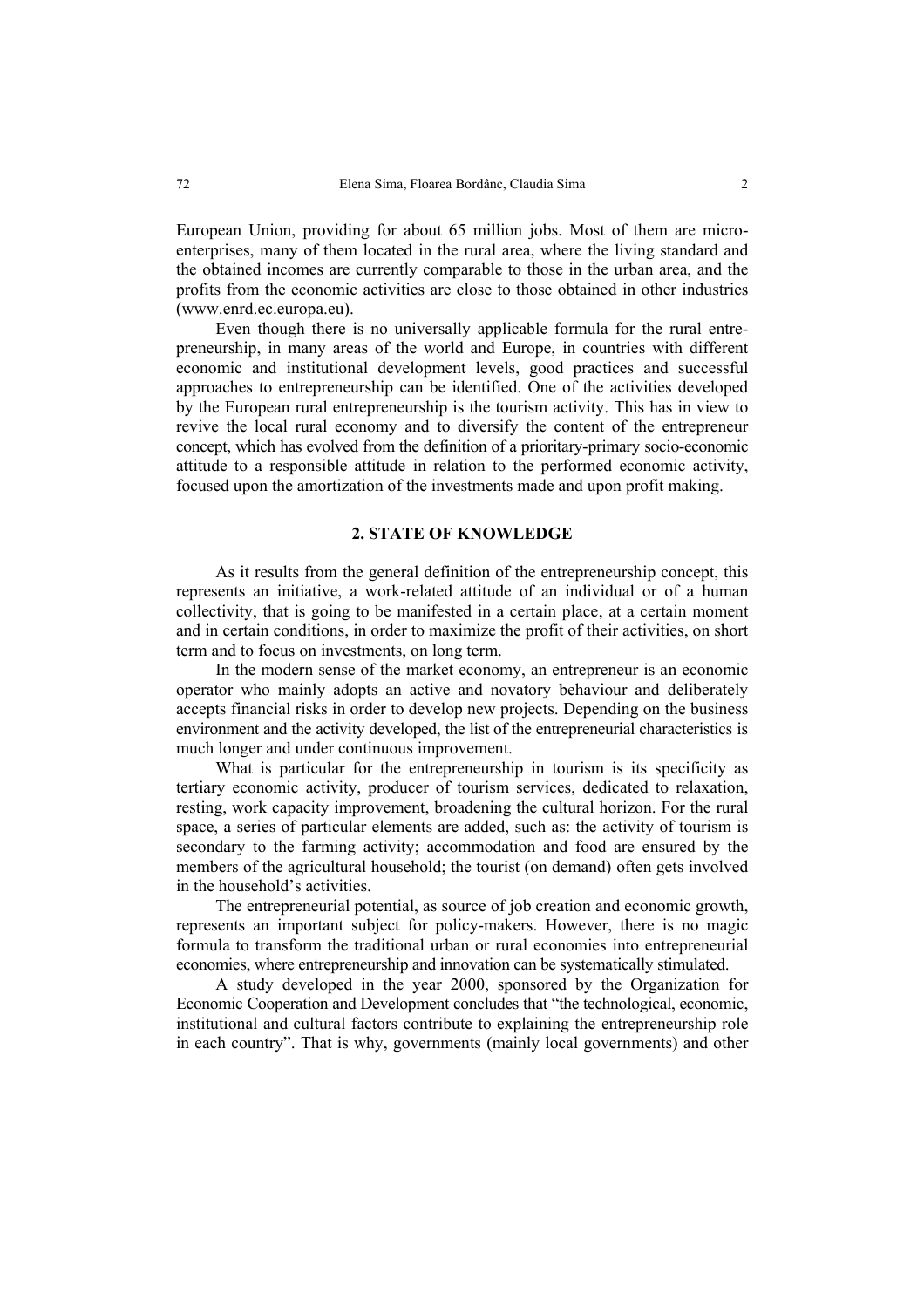organizations from the developed economies show an increasingly great interest in the positive role that can be played by the rural entrepreneurship in their economies; at the European level, the support to the entrepreneurial initiatives represents one of the Common Agricultural Policy (CAP) priorities. The plea for the promotion of the entrepreneurial initiatives in the rural area starts from the need to diversify the rural economy. In general, no rural development program can be designed without agriculture having an essential role, but "the rural economy is more developed and more dynamic if it has a more diverse structure, and if the share of non-agricultural economy (extractive and processing industry, food and light industry, wood and forest products harvesting and processing, cottage industry, agro-tourism activities and services) is higher" (Otiman, 2008).

### **3. MATERIAL AND METHOD**

In the context in which the developed states show an increasingly great interest in the positive role that the rural entrepreneurship can play in their economies, the present paper attempts an interdisciplinary analysis of the entrepreneurship role in tourism promotion in the national and European rural space. The methodology used is based on the analysis and synthesis of information on the legal, economic and social coordinates of entrepreneurship development in the Romanian rural area, as well as on the analysis and synthesis of processes and phenomena at the basis of the transformation of the traditional rural economies into entrepreneurial economies in the European rural area. For this purpose, we used data from the National Statistics Institute and the Ministry of Agriculture and Rural Development, which were systematized, processed and interpreted through statistical-mathematical and economic methods and presented under a synthetic form. The statistical data were completed with information from papers and studies published in specialty books and journals, in governmental documents, as well as in other development strategies related to tourism and agriculture.

## **4. RESULTS AND DISCUSSIONS**

In the European Union, the micro-enterprises as well as the small and medium sized enterprises are important from the social and economic standpoint; they account for 99% of total enterprises; they create the largest number of jobs and produce the majority of products and services. At the same time, they contribute to entrepreneurship and innovation development in the rural area.

An enterprise, be it small or large, is essentially a business. This is defined by the European Regulation 696/93, but no strategy framework has been established, which could be applied in all EU Member States for promoting rural entrepreneurship. The communities and regions must identify and build the entrepreneurial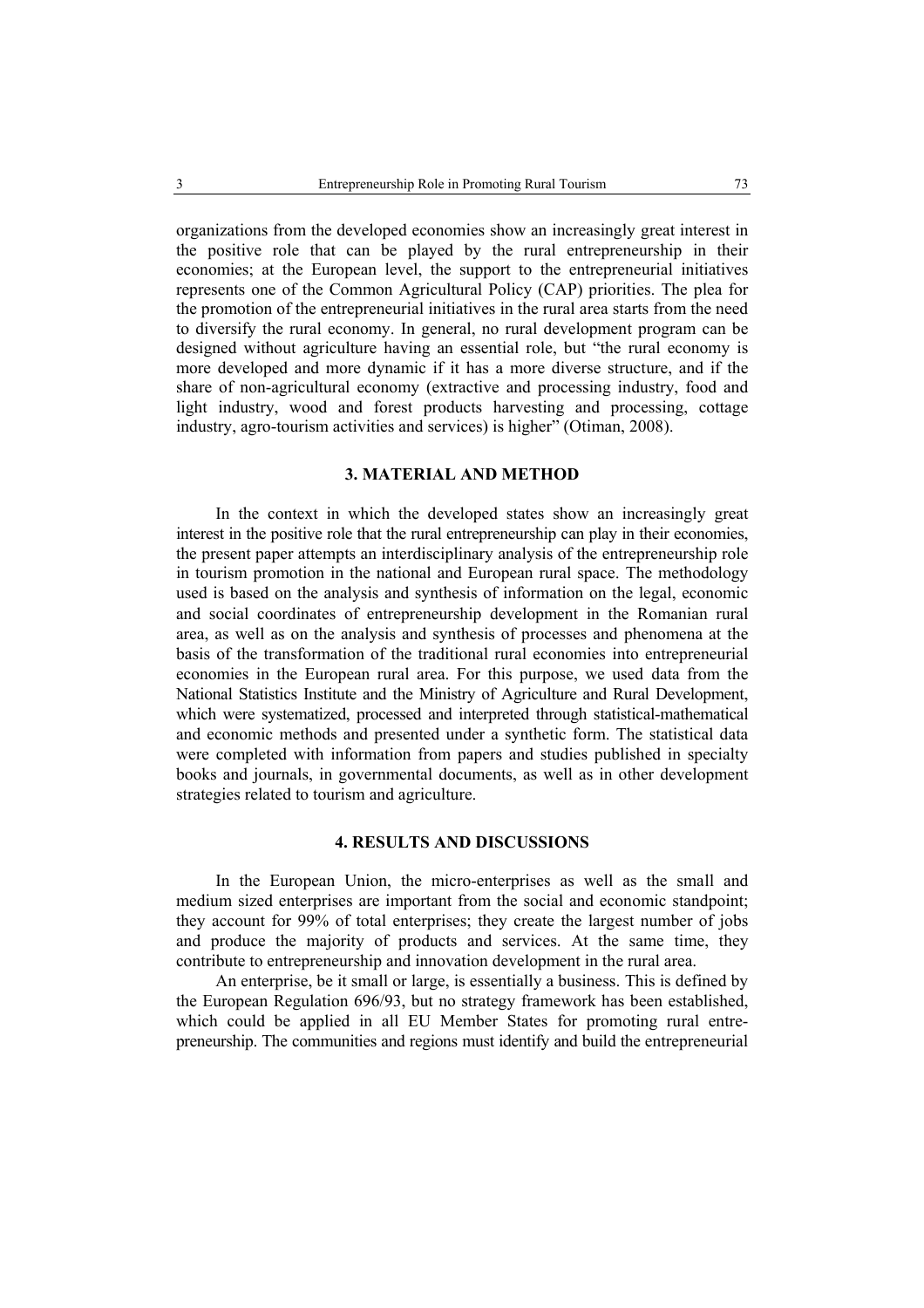strategies, according to their local values. For instance, the rural development challenges in Essex County in Great Britain, which is near London, are completely different from those from Arad county in Romania.

The promotion of the non-agricultural activities in the rural area and the diversification of activities through the assimilation of new entrepreneurial skills, acquiring new abilities and the supply of new services for the rural population are the main factors that have contributed to the economic growth and implicitly to the change of mentality and increase of the living standard in the European rural area, as well as to the territorial, social and economic equilibrium.

In Romania, the rural area covers over 87% of the country's territory and accounts for 45% of the population. Even though the migration of the rural population to towns has been a consistent phenomenon, which will continue in the years to come, the rural population was and probably will remain significantly numerous in the next decades as well (Doltu, 2011).

At present, agriculture and land farming are no longer considered only food production sectors. Through its multifunctionality, agriculture leads to the creation of new economic activities. Starting a business in the Romanian countryside has the following advantages:

- in most rural areas, there is a numerous and cheap labour force;
- the material resources are available at smaller prices;
- the prices of land and buildings are lower than in the urban area;
- in many business fields the direct competition is absent;
- there are unexploited potential markets.

The diversification of the non-agricultural utilization of available resources in the rural area makes it possible to develop an entrepreneurial sector oriented to the following activities:

- non-agricultural production activities;
- handicraft activities;
- commercial activities;
- tourism activities;
- services for the rural population;
- renewable energy production;
- financial-banking and advisory services, etc.

In the Romanian countryside, the existing micro-enterprises cover a limited range of productive activities and services and do not fully put into value the local resources. Most of them are oriented towards trade (approximately 70% of total micro-enterprises in the sector of services) due to the quick recovery of investments made and a minimum necessary expertise for the organization of such activities, as against the processing industry, which accounts for only 16% of total microenterprises in the rural area, while the rural tourism is not developed according to the tourism demand on the domestic and world market, facing difficulties of technical, financial and educational nature (www.afir.madr.ro, 2014).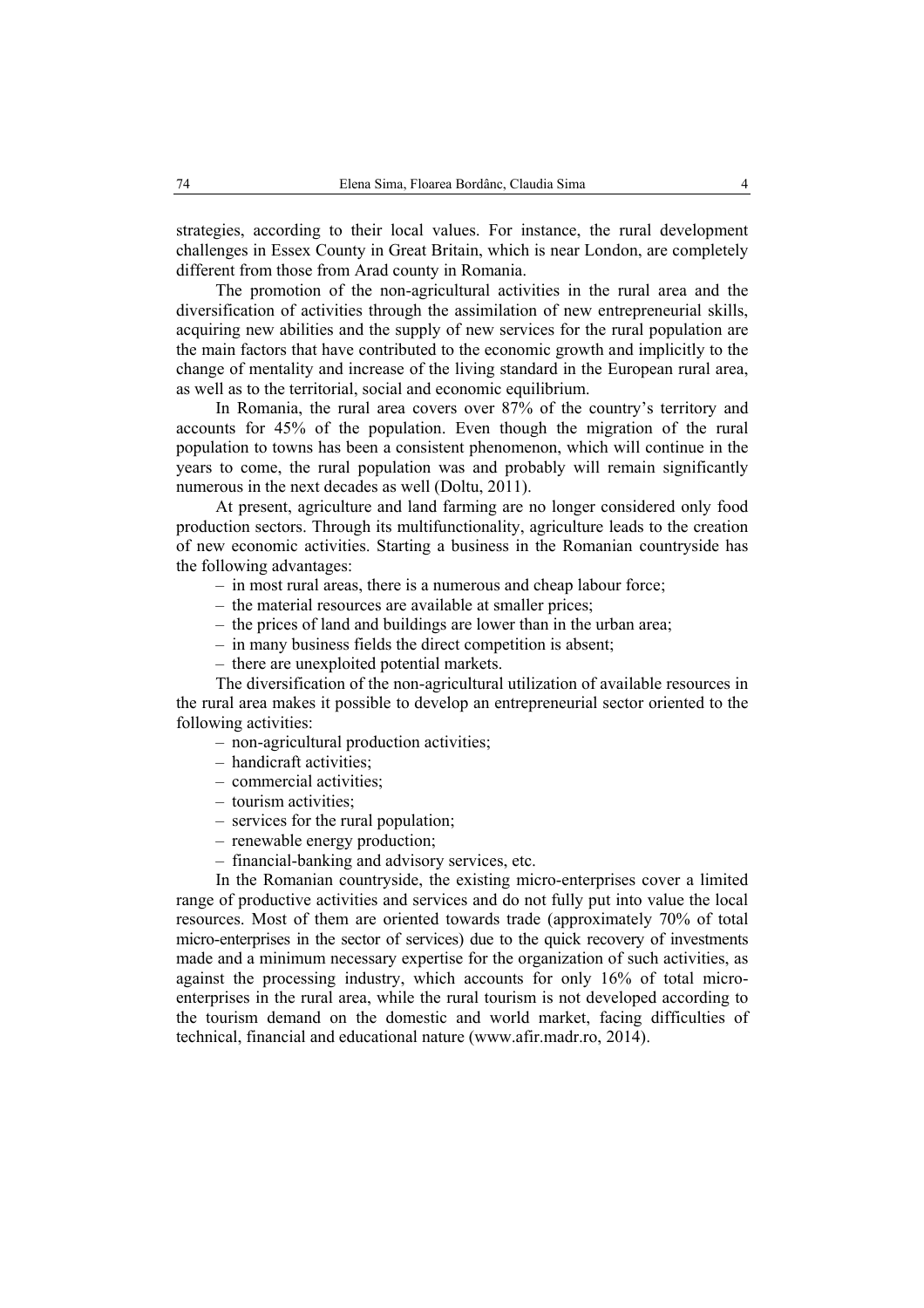Tourism, as defined in the year 1981 by the International Scientific Association of Tourism Experts in terms of "particular activities chosen and undertaken outside the home", has many manifestation forms. These were classified in the year 1994, in the "Recommendations Referring to Tourism Statistics" by the United Nations, according to several criteria that influence the tourism phenomenon aspects (Table 1).

| Table 1                                                         |
|-----------------------------------------------------------------|
| Classification of tourism forms in the international statistics |

| <b>Tourism form</b>                                                               |  |
|-----------------------------------------------------------------------------------|--|
| It imposes three variants of tourism practice: short distance, big distance, very |  |
| big distance                                                                      |  |
| It has three forms of tourism: short duration, medium duration, long duration     |  |
|                                                                                   |  |
| It individualizes two forms of tourism: internal and international                |  |
| It differentiates the tourism practiced by pupils and students, by the mature     |  |
| people and by elderly people                                                      |  |
| It individualizes two forms of tourism: internal and international                |  |
|                                                                                   |  |
| It determines tourism activities that can be continuous, seasonal, or occasional  |  |
| Inland, roads, railways, air and naval                                            |  |
| It lies at the basis of specialized, niche tourism formation, each form being     |  |
| defined by its own adjective – relaxation and rest tourism, recreation, creative, |  |
| business, winter, summer, cultural, religious, sports, educational, medical,      |  |
| ecological, rural tourism, etc.                                                   |  |
|                                                                                   |  |

*Source:* processing based on Ciangă, N., 2001.

Tourism is the most powerful economic branch worldwide, with complex functions and multisectoral implications. With about one hundred thousand employees worldwide, tourism stands out as the most important employer.

In this context, the rural tourism has emerged and developed, embracing all the tourism activities in the rural areas, with the purpose to put into value the natural and human potential of villages. This is considered as "the meeting place" of the rural culture with the urban culture, which is much more sensitive to the nature. Rural tourism is also an occupational alternative for the rural labour force, a modality for the diversification of the economic activities, generating alternative incomes and it represents a factor of rural population's stabilization.

In the fragile and pristine areas, which are most often protected areas, the eco-tourism or ecological tourism can be also developed, which is a form of sustainable tourism, whose goal is to supply high quality tourism services in the conditions of protecting the natural areas and stimulating local economy development.

Due to the unique landscapes, vast semi-natural areas, innate hospitality of inhabitants, conservation traditions, gastronomy, as well as to the diversity of tourism resources, the rural space provides a rich and diverse potential for the development of what "puts together an aggregate of goods and services supplied for consumption to people who travel outside their usual environment for a period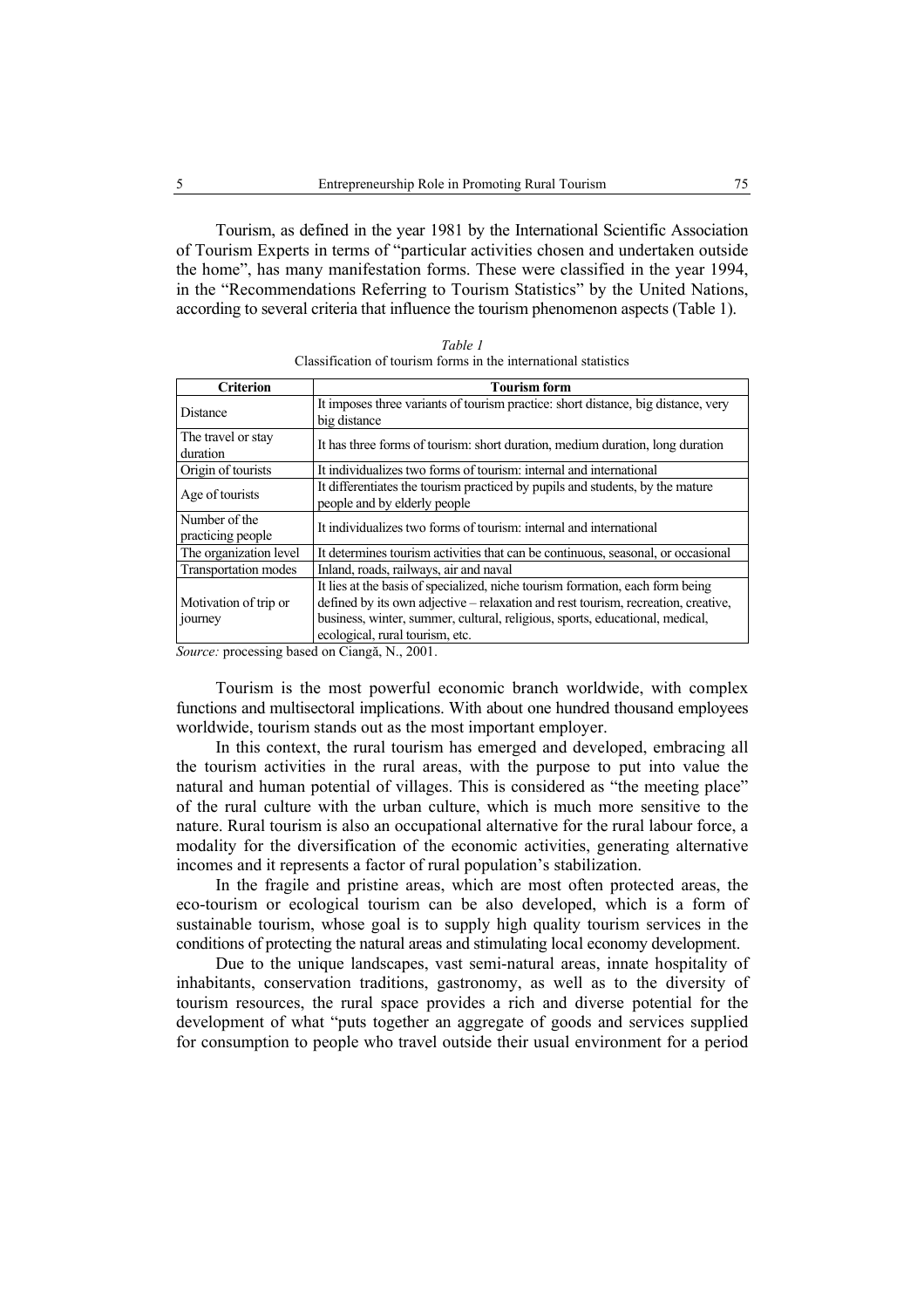smaller than one year with a main reason that is different from the practice of a remunerated activity inside the visited place" (GO no.58/1998).

The support to tourism infrastructure and services in the rural area is necessary out of two reasons: firstly, for the creation and promotion of competitive tourism, and secondly, for setting up local networks for the promotion and supply of these services with the active involvement of the rural population, mainly of women and young people.

There are very few methods to measure the success and profitability of investments in tourism, due to the semi-informal nature of activities, the poorly organized promotion and marketing, mainly at county and local level, which makes it difficult for the entrepreneurs/operators to penetrate on the market and develop their businesses correspondingly. Nevertheless, with an adequate marketing and other types of coordinated support, the unique products of the Romanian tourism will be put into value according to their diversity and attractiveness.

Important rural tourism and agro-tourism activities were noticed in the Rucăr-Bran corridor (with possibilities to expand in the whole region between Vălenii de Munte and Curtea de Argeş), along the Prahova Valley (in Prahova county), along the Olt Valley (county Vâlcea), at the springs of Jiu Valley in Hateg Country (county Hunedoara), in the Banat Mountains and in the Apuseni Mountains, in Maramureş and Northern Bucovina, in the transversal valleys of the Eastern Carpathians (Bistrita Valley, Trotus Valley). However, there are also areas with important tourism potential, which are not fully put into value, such as the mountainhilly area of Oltenia, the mountain-hilly area of the Curvature Carpathians, etc.

In the present context of the Romanian rural economy, entrepreneurship has a three-fold relevance: antidote to the subsistence agricultural production structures, prerequisite of the economic pluri-activity phenomenon and promoter of the establishment of organic rural society, the socio-economic basis of which is represented by the middle class. The idea of initiating a business in the rural area should address certain consumers' needs, should fill up a market vacuum, have programs with finance from the state budget and create facilities for the support of young people who wish to initiate a business for the first time.

The most usual juridical organization forms for the rural entrepreneurship are described in Table 2.

The rural entrepreneur can be authorized on the basis of his studies and qualification diplomas obtained and can opt for certain domains of activity (codes in conformity with the Classification of Activities in the Romanian National Economy – CAEN). The ANP or IE are submitted to the same regulations. For the juridical organization forms ANP, IE and FE the funding possibilities by the investors and financial-banking institutions are lower compared to those for LLC.

The activity of these organizational-juridical forms is regulated by a legislative framework that promotes the entrepreneurial initiatives, the establishment of small and medium sized enterprises (SME) respectively and stimulates the entrepreneurial initiatives of the young people through granting different facilities (Table 3).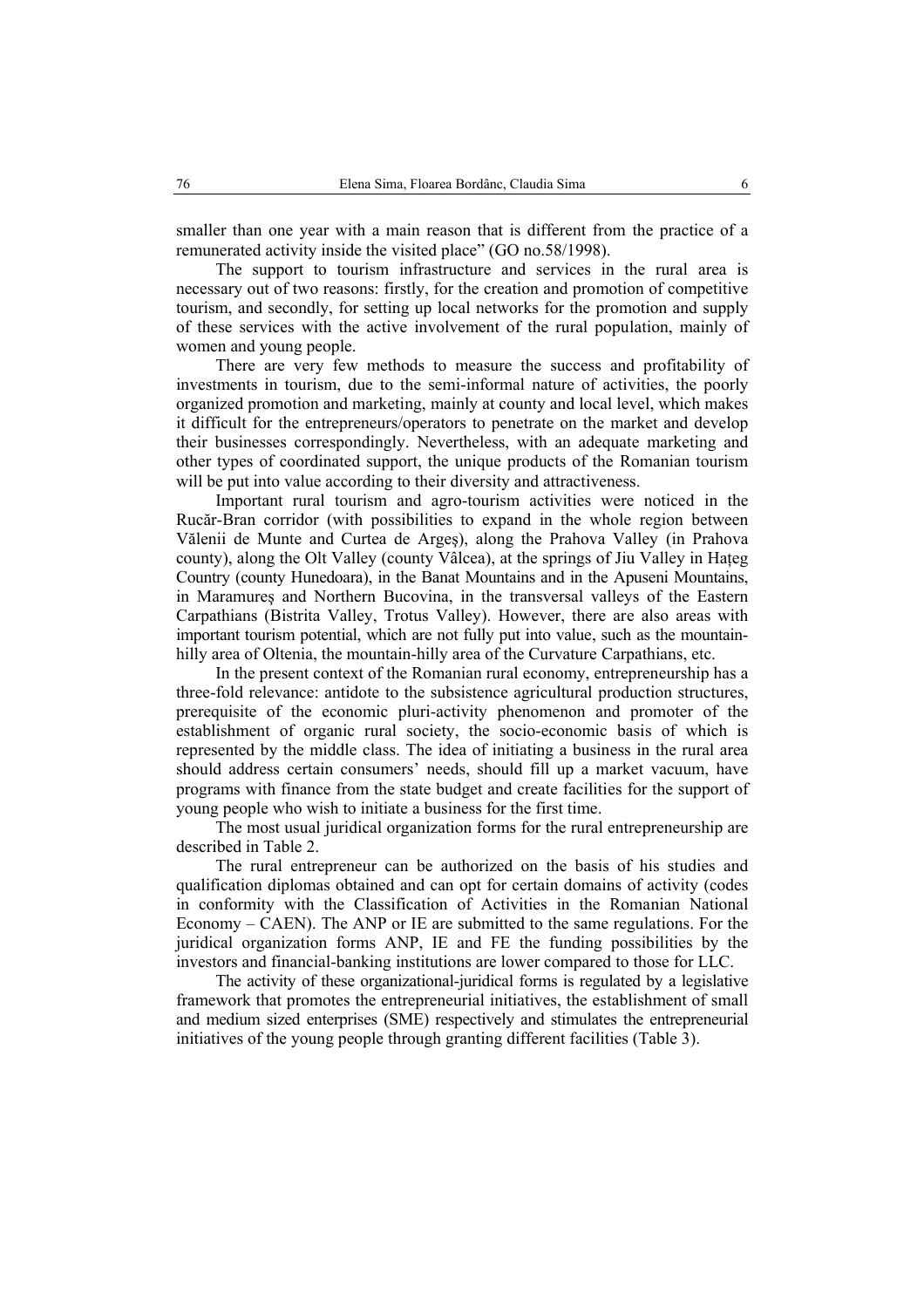| Table 2                                                       |
|---------------------------------------------------------------|
| Main organizational-juridical forms of rural entrepreneurship |

| Juridical form of activity  | <b>Characteristics</b>                                                       |
|-----------------------------|------------------------------------------------------------------------------|
| organization                |                                                                              |
| Authorized natural person   | It performs any form of economic activity permitted by the law on an         |
| (ANP)                       | individual basis, utilizing its own labour force                             |
| Individual enterprise (IE), | It performs activities as an economic enterprise without legal status.       |
|                             | organized by an entrepreneur-natural person and may have employees for       |
|                             | the activity for which it is authorized                                      |
| Family enterprise (FE).     | It performs activities as an economic enterprise without legal status.       |
|                             | organized by an entrepreneur- natural person, using the family members as    |
|                             | labour force (spouse and children who are 16 years and older, at the date of |
|                             | the family association authorization, as well as their relatives up to the   |
|                             | fourth degree of kinship inclusively)                                        |
| Limited liability company   | It performs any form of activity, hires labour force, can consist of natural |
| (LLC)                       | persons or legal entities who, individually or under association with other  |
|                             | authorized natural or legal entities, have in view the production and trade. |

*Source*: processing based on www.afir.madr.ro

*Table 3*  The main normative acts that regulate the entrepreneurial activity

| Legislative framework          | Legislative act                                                          |
|--------------------------------|--------------------------------------------------------------------------|
| Entrepreneurial organization   | - Emergency Ordinance no. 44/2008 on the development of economic         |
|                                | activities by the authorized natural persons, individual enterprises and |
|                                | family enterprises with subsequent modifications and completions.        |
|                                | - Law no. 31/1990 on the organization and operation of the               |
|                                | commercial companies with subsequent modifications and                   |
|                                | completions.                                                             |
| Promotion and stimulation      | - Emergency Ordinance no. 6/2011 fostering the establishment and         |
| of entrepreneurial initiatives | development of micro-enterprises by the young entrepreneurs, with        |
|                                | subsequent modifications and completions.                                |
|                                | - Law no. 346/2004 fostering the establishment and development of        |
|                                | small and medium-sized enterprises, with subsequent modifications        |
|                                | and completions.                                                         |

*Source*: processing based on www.afir.madr.ro

The development of an economic activity needs finance, which can be provided from:

– own resources accumulated in time or borrowed;

– support provided by the business partners, which can finance the entrepreneur's business by the supply of equipment, raw materials and materials in advance, on the condition of the subsequent payment of their cost, also named commercial credit (this type of credit is practiced as a rule between enterprises that have long and stable commercial relations);

– bank credit or credit from other financial institutions;

– national, European and international programs, oriented towards the support of small and medium-sized enterprises.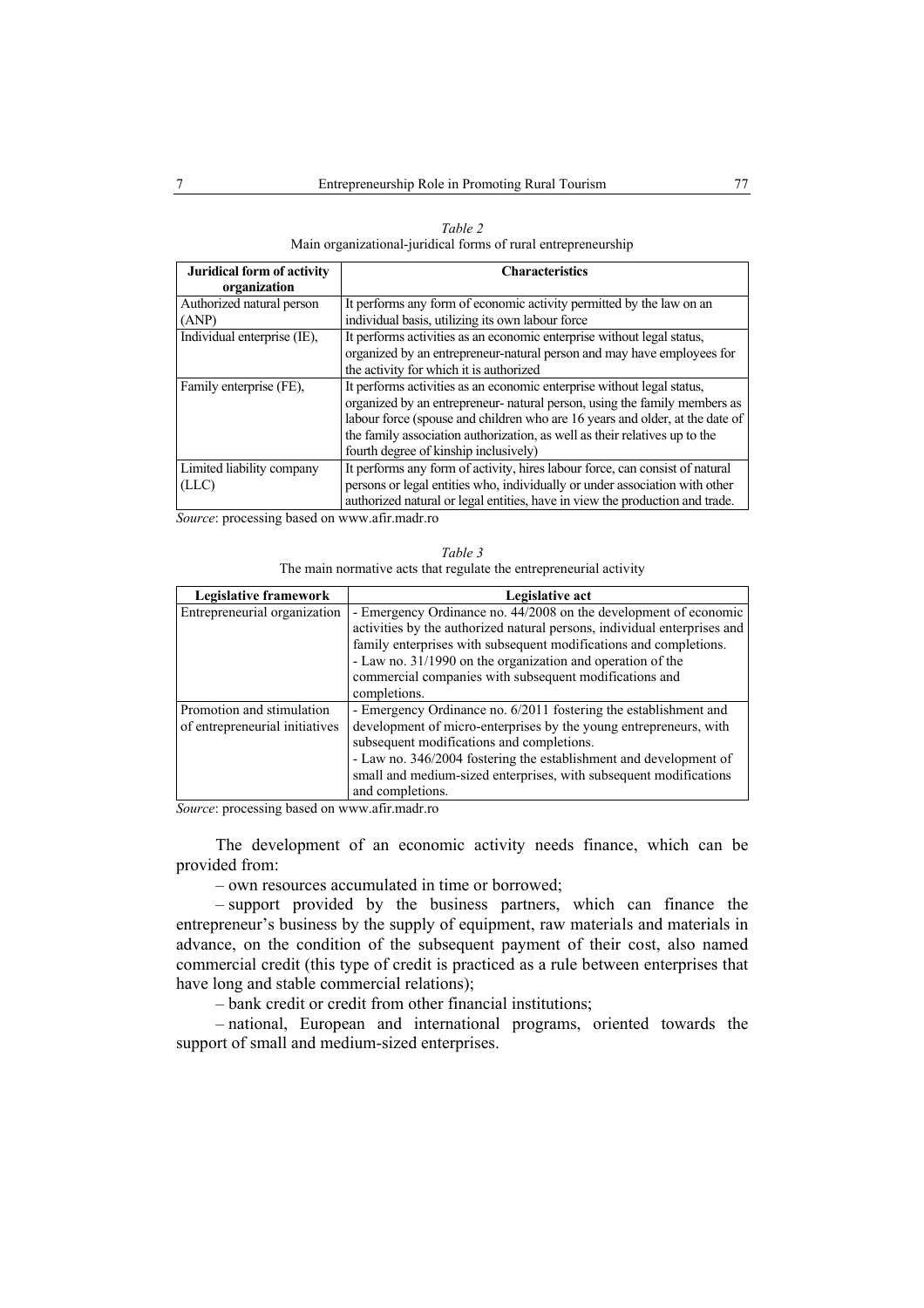For the rural area, the programs provide for non-refundable funds for the initiation/development of activities of production/services or granting low-interest credits. Among these programs, NPRD and the national schemes for granting the de minimis aid are best known.

The utilization of credits imply "costs", in the sense that these must be paid periodically, with a certain interest, and in order to get them the entrepreneur must come with solvent collaterals, which will be evaluated by the bank granting the credit. As regards the access to the non-refundable funds through NPRD for the development or modernization of the activities of production and/or services in the agricultural or non-agricultural sector, there are measures for investments or for granting an aid under the form of a lump sum on the basis of a business plan.

The design of the Business Plan (BP) represents the entrepreneur's "business compass". BP is a written document, elaborated by the entrepreneur or with his direct involvement, which helps him in: business development, establishment of perspective actions, allocation of necessary financial and material resources, tracing the key-points and the problems and identification of opportunities.

### **5. CONCLUSIONS**

The Romanian rural economy is by tradition associated to agriculture, but in reality it comprises much more types of activities (businesses). The investments made on the farms and on the agro-processing units, in order to increase competitiveness, determine the restructuring of activities, capital improvement, the inevitable orientation towards a part-time activity in agriculture and re-orienting the labour force from the rural area towards non-agricultural local activities, in the sector of production or services.

The research study identified different challenges for the rural entrepreneurs, but in the context analysis, the main problems identified were the following:

– the success of the rural entrepreneurs depends on their competence, on the business management skills, on the capacity to be creative and to assume the business risk;

– the rural entrepreneurs, both the existing and the potential ones, need additional help for business consolidation and development, even though they own the necessary skills for business development/initiation;

– the main target groups for the consolidation of the entrepreneurial spirit in the rural area are the following: young people, women and small farmers that own subsistence and semi-subsistence farms;

– the target sectors for the consolidation of the rural entrepreneurship are: agriculture, processing of agricultural products, basic services, tourism;

– the rural area favours the emergence of new enterprises, but it is a vulnerable entrepreneurial environment, which equally depends on external factors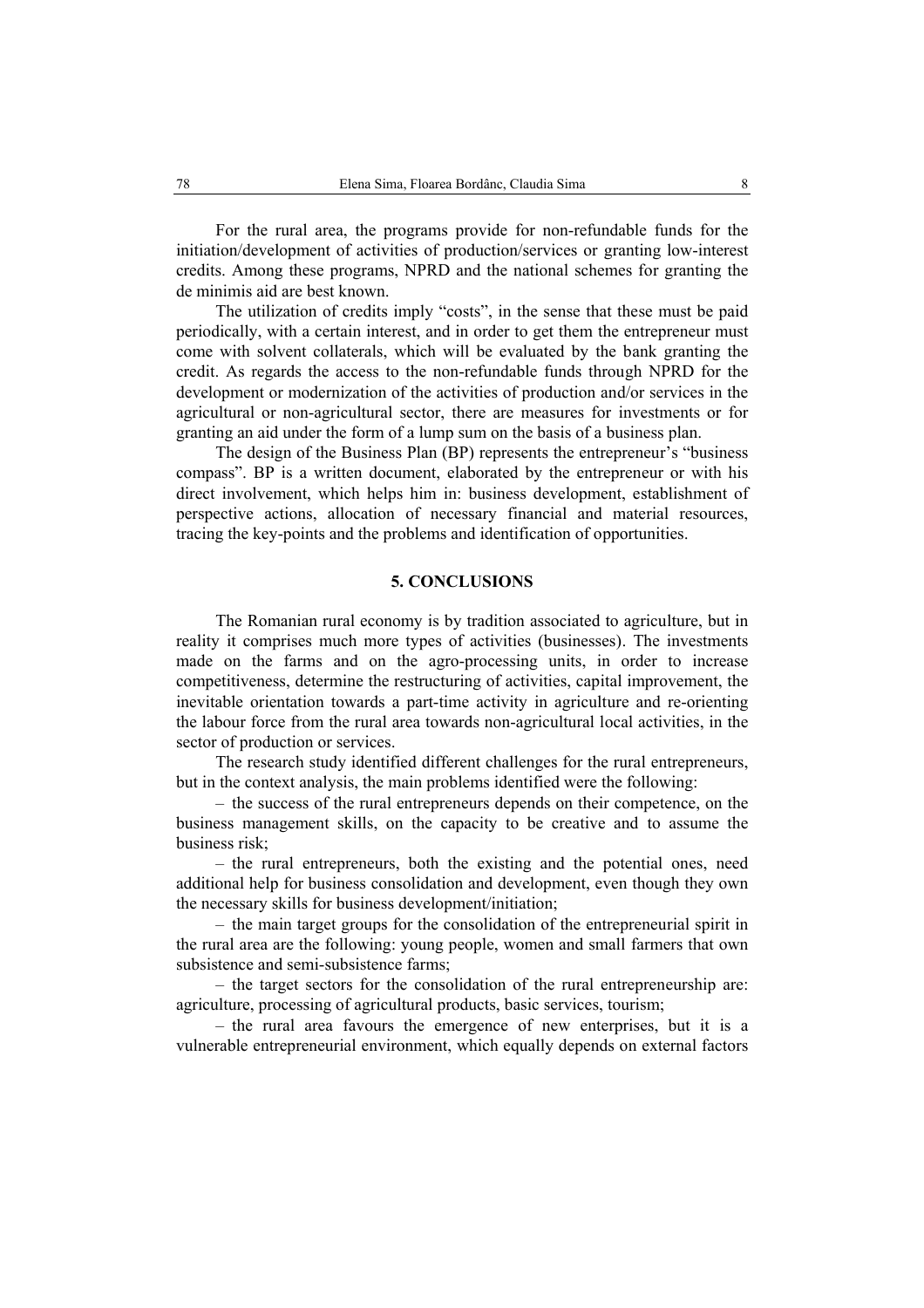(local infrastructure, social, economic environment, cultural environment, traditions etc.) as well as on internal factors (the entrepreneur's capacity, skills and competence).

In essence, the entrepreneurship promotion and support in the Romanian countryside needs:

– the facilitation of the access to finance at local level, i.e. as near as possible to the place where the economic activity takes place, in order to better and more efficiently address the business environment needs;

– the bureaucracy diminution, simplification of procedures to access the European funds for rural development, and implicitly, the improvement of the relations between the authorities involved in the rural development programs and the applicants;

– the change of attitude of the institutions on the capital market, mainly of the financial-banking institutions, which associate a risk degree to most entrepreneurs in the rural area, to young entrepreneurs in particular, to young farmers, small farmers, mainly the newly established businesses;

– the creation of certain specialized products for crediting the young rural entrepreneurs, which should add to the financial effort supported from national and European funds;

– the best use of local knowledge in the design and implementation of rural development policies and programs;

– the synchronization of the approval of finance contracts, of documentation approval and payment of projects with the business schedule proposed through the projects;

– the creation, at local community level, of a climate of understanding the problems that the entrepreneurs are facing in the rural area, as well as the support of the entrepreneurial initiatives by the local authorities;

– the better communication between the local, national and regional players with regard to the rural entrepreneurs' needs.

The factors supporting the rural entrepreneurship and the creation of a diverse range of businesses in the rural area are the following:

– policies and regulations;

– cultural and social factors;

– economic factors;

– natural and environmental factors.

The development of micro-enterprises, as well as of the small and mediumsized enterprises plays an essential role in the rural economy, where it represents a significant source for obtaining incomes and for the promotion of entrepreneurial skill, innovation and job creation.